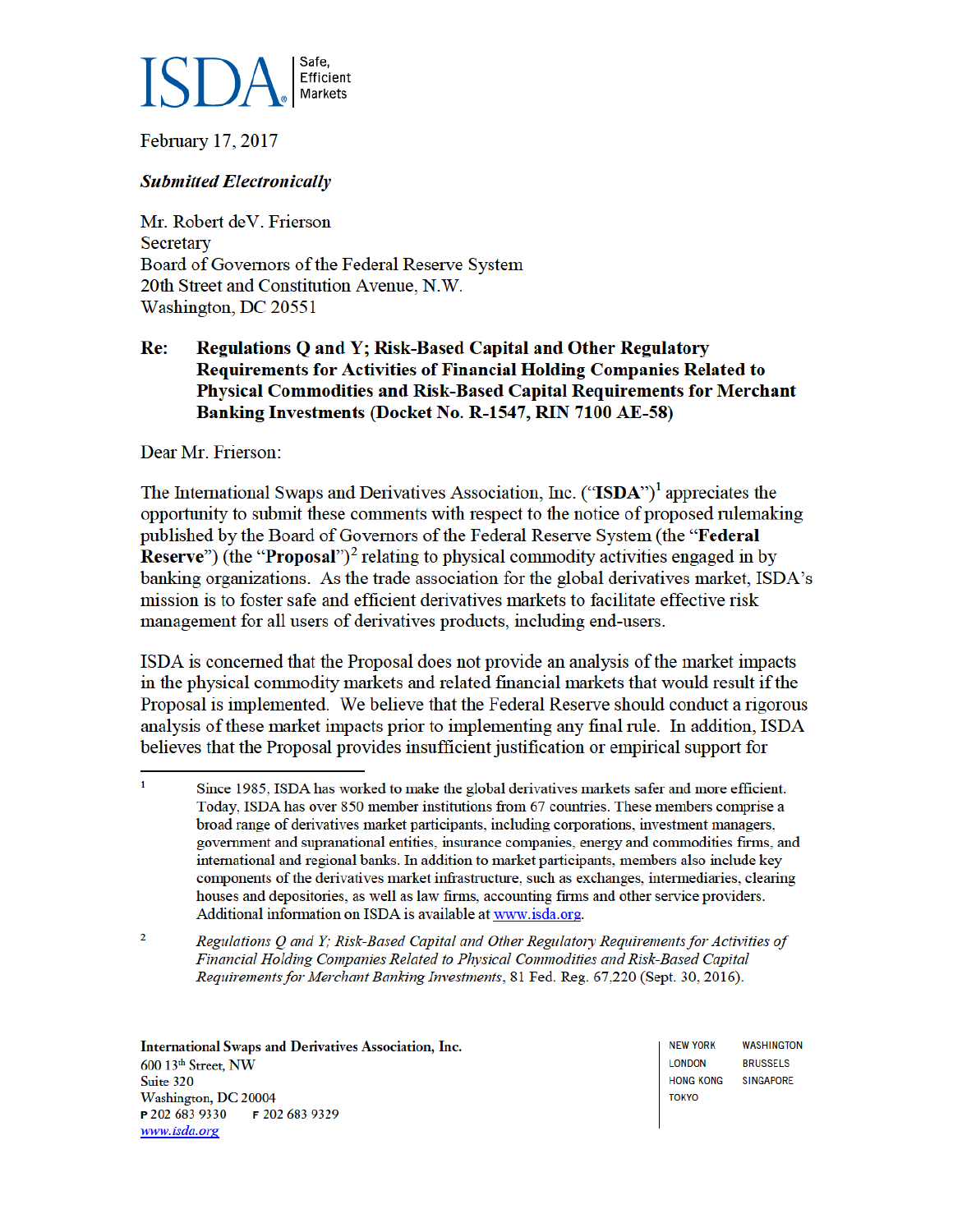

imposing restrictions on, or otherwise limiting, covered physical commodity activities of banking organizations.<sup>3</sup> Consistent with the comments ISDA provided on the Federal Reserve's advanced notice of proposed rulemaking (the "**ANPR**") with respect to physical commodity activities of financial holding companies ("**FHCs**"),<sup>4</sup> ISDA is concerned that the limitations and restrictions in the Proposal on the ability of banking organizations to engage in certain activities relating to physical commodities may have negative effects on the physical and financial commodities markets, including less liquid and efficient markets, greater volatility and higher costs for end-users and consumers.

As discussed in more detail in this letter, in addition to ISDA's general concerns regarding the lack of consideration of the market effects of the Proposal and the insufficient justifications for the limitations and restrictions provided in the Proposal, we respectfully request that the Federal Reserve implement the following changes in any final rule:

- The Federal Reserve should not impose a capital charge on covered physical commodity assets and activities in the absence of any analysis demonstrating that these activities actually pose additional risk.
- The Federal Reserve should not revise the cap that currently applies to the total value of physical commodities that an FHC is permitted to hold under "complementary" authority under Section  $4(k)(1)(B)$  of the Bank Holding Company Act of 1956, as amended (the "**BHC Act**").
- The Federal Reserve should not rescind the previous authorizations of FHCs to engage in energy management services and energy tolling activities without making the proper determinations.
- The Federal Reserve should not implement the restrictions on copper activities engaged in by bank holding companies ("**BHCs**") absent a compelling justification.
- The reporting provisions of the Proposal should be limited in light of concerns regarding competitive harm, and any reports on physical commodity activities that are required should be afforded confidential treatment.

 $\overline{a}$ 3 For reference, we have provided, as an Appendix to this letter, an overview of the authority of banking organizations to engage in physical commodity activities.

<sup>4</sup> *Complementary Activities, Merchant Banking Activities, and Other Activities of Financial Holding Companies Related to Physical Commodities*, 79 Fed. Reg. 3,329 (Jan. 21, 2014). ISDA's comment letter on the ANPR is available at the following link: https://www.federalreserve.gov/SECRS/2014/April/20140424/R-1479/R-1479 040814 112254 567506723573 1.pdf.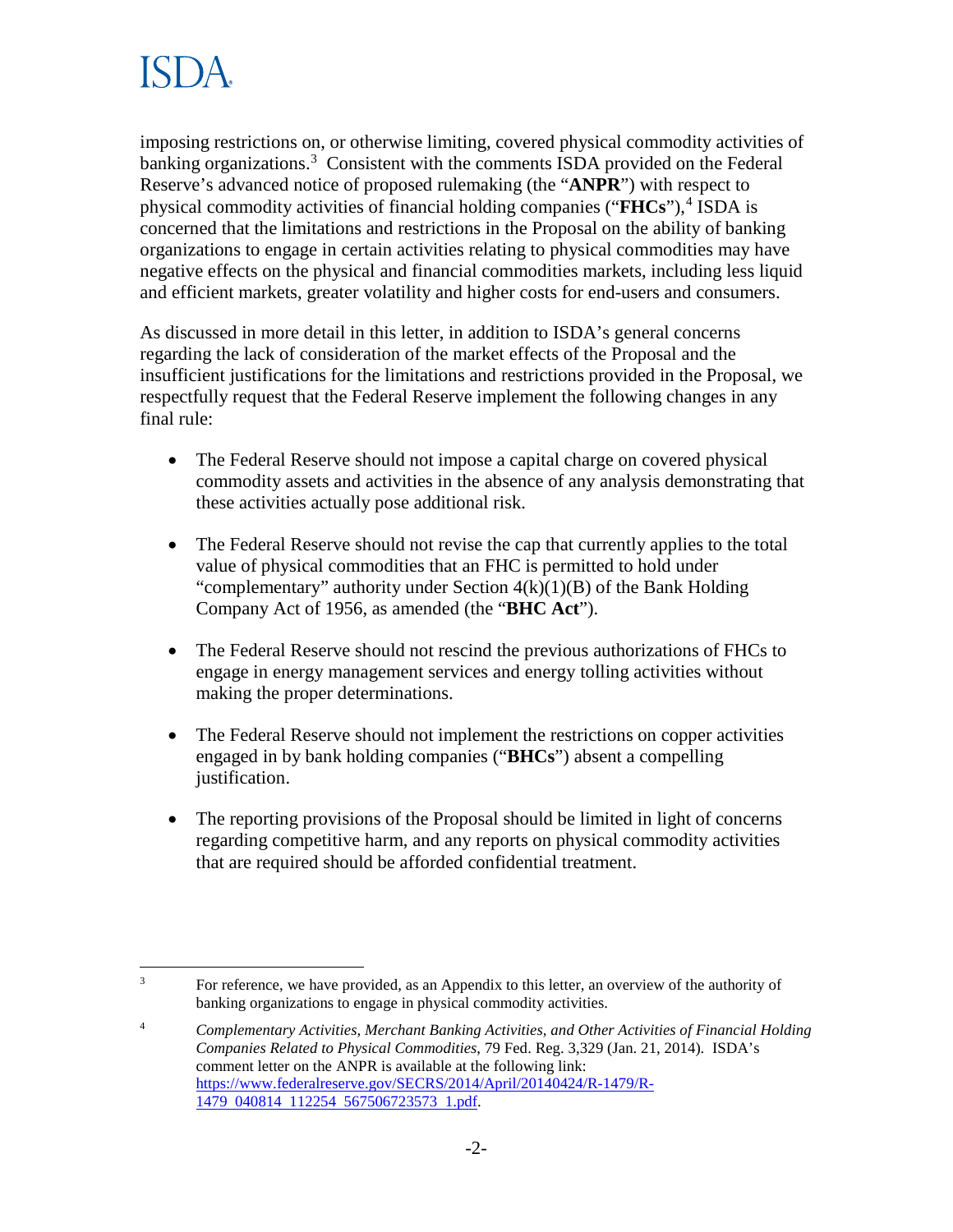### ISI YA

**I. The Proposal does not analyze the impacts on the physical and financial commodity markets that may result from imposing the proposed limitations and does not provide a compelling justification for curtailing participation by banking organizations in these markets.**

The Proposal does not provide an analysis of the effects of limiting the involvement of banking organizations in physical commodity activities on the relevant markets, including on end-users and consumers of physical commodities. As a general matter, the Federal Reserve should not implement changes in regulations and policy absent a compelling justification. In particular, as ISDA noted in a recent comment letter to the Office of the Comptroller of the Currency (the " $\text{OCC}$ "),<sup>5</sup> in a recent case, the Supreme Court stated that "one basic procedural requirement of administrative rulemaking is that an agency must give adequate reasons for its decisions."<sup>6</sup> The Supreme Court further noted that "an agency must be cognizant that longstanding policies may have 'engendered serious reliance interests that must be taken into account.'"<sup>7</sup> We do not believe that the Proposal meets these procedural requirements because the Federal Reserve provides insufficient justification for imposing additional restrictions on the participation of banking organizations in physical commodity markets and does not consider adequately the market effects that may result if the Proposal is implemented.

As one potential justification, the Federal Reserve states that there are legal, reputational and financial risks associated with physical commodity trading activities and focuses in particular on potential liability associated with environmental catastrophes. However, the Proposal provides no empirical support or analysis for these positions and does not cite any instance in which this type of liability was imposed on a banking organization or where a banking organization suffered material financial losses with respect to these activities. ISDA is not aware of any such instances that would justify the limitations and restrictions provided in the Proposal.

We believe that it is important to undertake a complete and rigorous analysis of the market impacts of the Proposal before implementation of any final rule, which would include an analysis, on both an historical and forward-looking basis, of the performance of physical and financial commodity markets without participation from banking organizations and a quantitative and qualitative assessment of all related direct and indirect costs and benefits of the Proposal. ISDA is concerned that the Proposal, if implemented, has the potential to affect adversely both the physical and financial commodity markets based on the unique role that banking organizations play in these markets, including higher costs and credit risk for end-users, increased volatility in physical and financial markets and a reduction in consumer choice. Banking

 $\overline{a}$ 5 The comment letter is available at the following link: https://www.regulations.gov/document?D=OCC-2016-0022-0005.

<sup>6</sup> Encino Motorcars, LLC v. Navarro, 136 S. Ct. 2117, 2120 (2016).

<sup>7</sup> *Id.* (quoting FCC v. Fox Television Stations, Inc., 556 U.S. 502, 515 (2009)).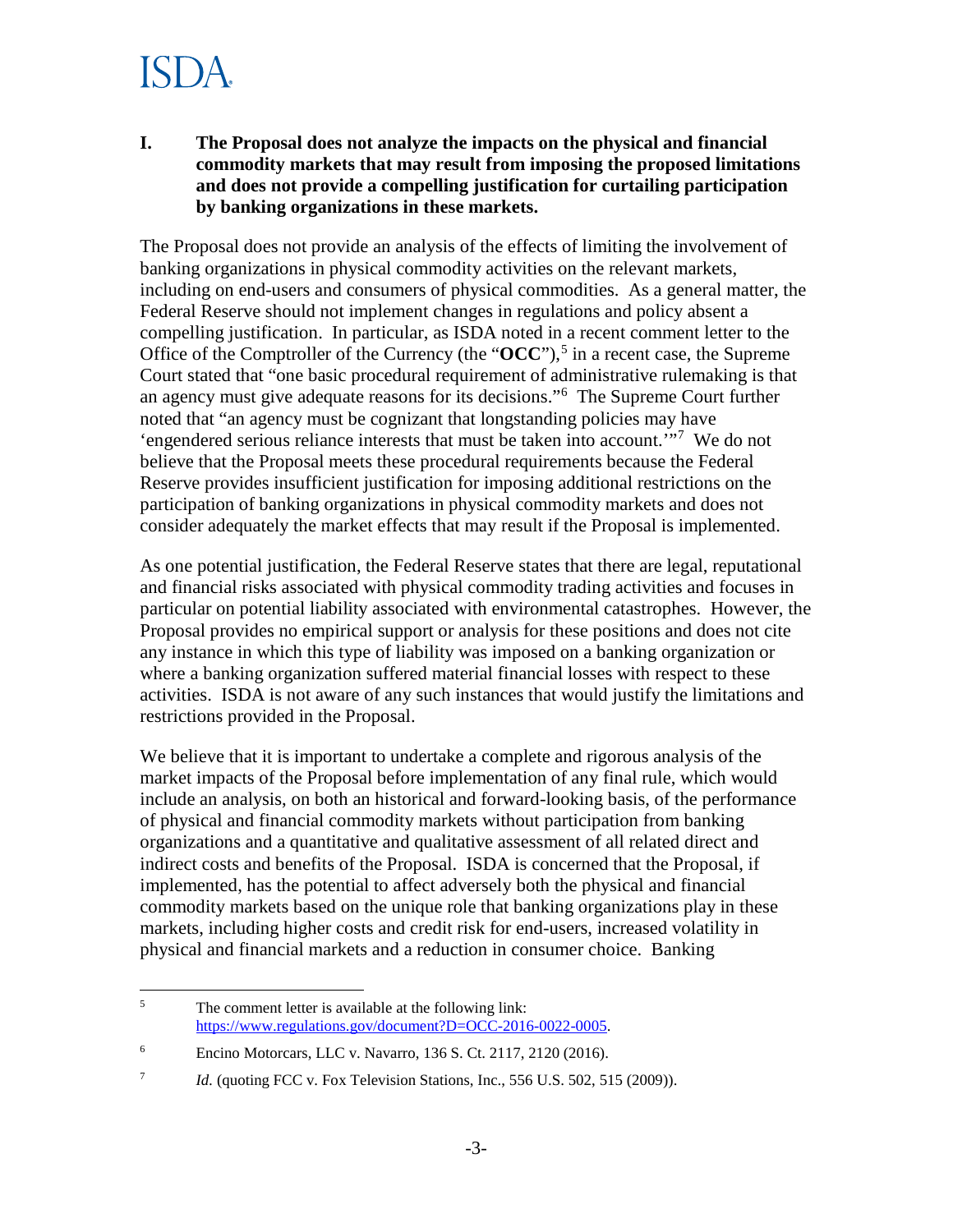# ISDA

organizations provide important services to the physical and financial markets that are unlikely to be replicated by other market participants in the event that banking organizations are forced to curtail their physical commodity activities due to the adoption of the Proposal. For example, as discussed in ISDA's comment letter on the ANPR,<sup>8</sup> banking organizations provide liquidity by making prices in commodities and taking on the role of market maker. Banking organizations also permit market participants to hedge exposure to physical commodity prices at attractive pricing. In contrast, end-user counterparties generally enter into transactions to accommodate their own business needs and not to accommodate counterparty demand. Therefore, end-users are generally less willing and able to engage in market making and related activities, including making twoway markets. If the Proposal were implemented, banking organizations may have limited capacity to enter into physical transactions with commercial parties, which are necessary for end-user entities to engage in hedging and related activities and are unlikely to be provided by other market participants. We also believe that many market participants would prefer to trade with regulated banking organizations than with other non-bank firms that are subject to less robust regulatory requirements. In addition, the Proposal may correspondingly impair the ability of banking organizations to participate in financial transactions with respect to physical commodities, in light of the inherent relationship between the physical and financial markets.

Similarly, commercial entities need to have access to liquidity in order to engage in necessary physical distribution of commodities and to execute hedging strategies in connection with the distribution of physical commodities. In the current markets, banking organizations provide liquidity and make two-way markets for market participants. However, if liquidity in these physical and financial markets is reduced, it may become more expensive and risky for commercial entities to operate their businesses. We are concerned that this could result in increases in volatility in commodity markets and, ultimately, higher costs to consumers.

In addition, certain end-users, in particular commercial energy firms, rely on financing from banking organizations for storage tank and pipeline construction, as well as refinery offtake transactions, that could become subject to limitations under the Proposal. For example, an inventory financing transaction in which the FHC temporarily takes title to the physical commodity upfront (for resale to the counterparty at a later point in time) would become subject to higher capital requirements under the Proposal. These heightened capital requirements may result in a reduction in the capacity for banking organizations to provide these services to end-users and may lead to higher prices in light of these constraints. We believe that this could have negative effects on energy firms, commodity markets and consumers.

 $\overline{a}$ 8 *See supra* fn. 4.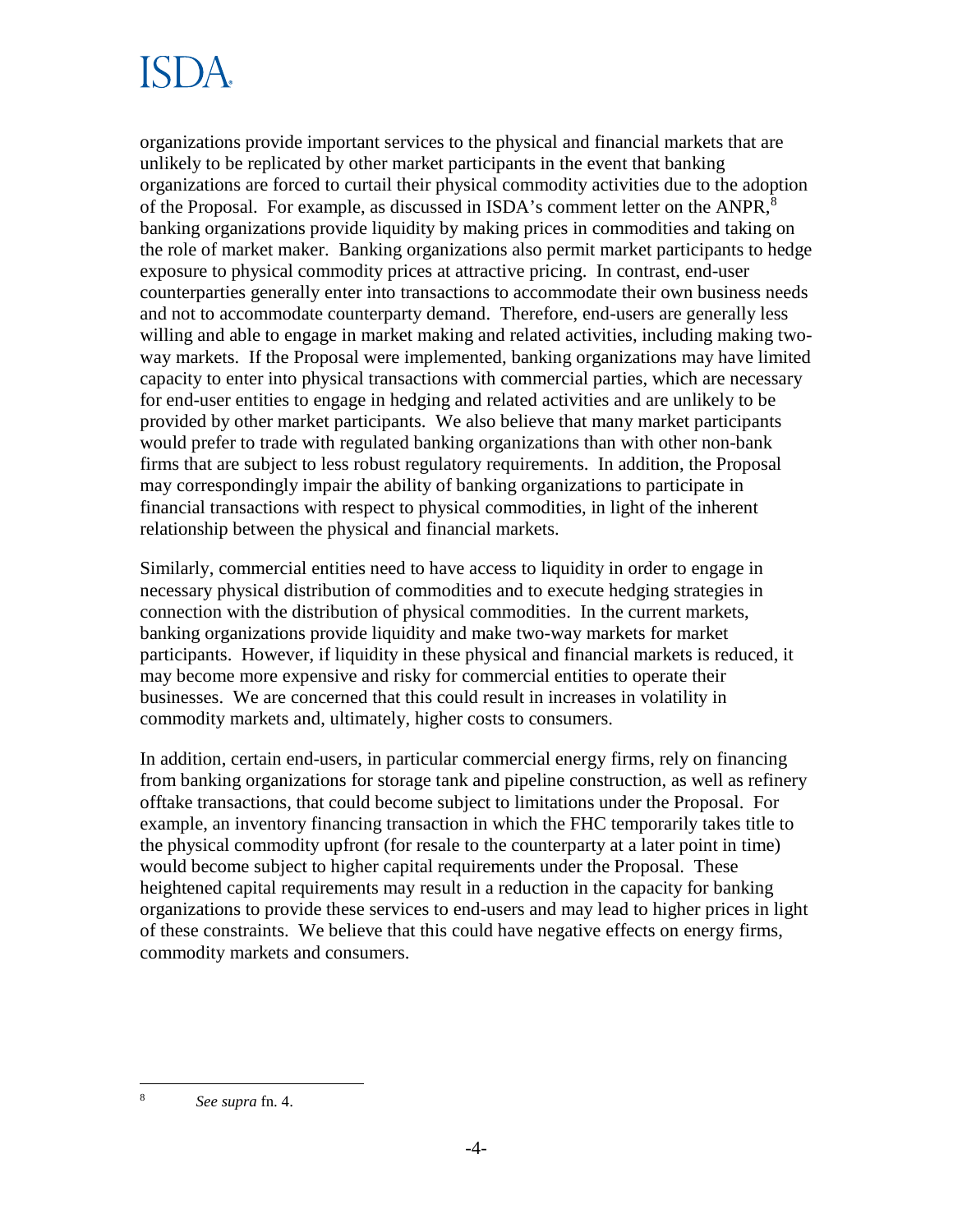#### **II. The Federal Reserve should not impose a capital charge on covered physical commodity assets and activities in the absence of any analysis demonstrating that these activities actually pose additional risk.**

The Proposal would impose higher risk weights on covered physical commodity assets and activities of an FHC under "complementary" authority and grandfather authority under Section 4(o) of the BHC Act. Under the Proposal, a "covered physical commodity" is defined as any physical commodity that is, or a component of which is, specifically named in certain Federal statutes, in particular: (i) the Comprehensive Environmental Response, Compensation, and Liability Act; (ii) the Oil Pollution Act; (iii) the Clean Water Act; and (iv) the Clean Air Act. $9$ 

The Proposal provides insufficient justification for imposing these higher risk weights and in particular does not ground the particular risk weights assigned for covered physical commodity assets and activities in the actual risks of these activities. The Federal Reserve has clear statutory authority to impose regulatory capital requirements on banking organizations.<sup>10</sup> However, in addition to establishing minimum capital requirements, a key focus of this authority is to "address the *risks* that the activities of [banking organizations] pose, not only to the institution engaging in the activity, but to other public and private stakeholders in the event of adverse performance, disruption, or failure of the institution or the activity" (emphasis added).<sup>11</sup> The Federal Reserve does not explain why it selected the particular risk weights for covered physical commodity assets and activities in the Proposal, other than provide general assertions about the risks that it believes are posed by these assets and activities. As one example, the Proposal would impose a 1,250 percent risk weight on physical commodities held by an FHC pursuant to Section 4(o) of the BHC Act held in excess of the 5 percent of tier 1 capital cap, even though the very same commodity, if it is treated as a covered physical commodity, would receive a 300 percent risk weight if held by an FHC pursuant to "complementary" authority. The Proposal does not explain this discrepancy in capital treatment or provide a justification for imposing drastically different risk weights for the same physical commodity.

In addition to the risk weights that would be imposed by the Proposal, the Federal Reserve states in the preamble to the Proposal that the increase in capital requirements on covered physical commodity activities, as a result of the Proposal, "would be in addition to any existing capital requirements relating to market risk or operational risk applicable

<sup>-&</sup>lt;br>9 A covered physical commodity would also include any physical commodity in a state statute or regulation that makes a party (other than a governmental entity or fund) responsible for removal or remediation efforts related to the unauthorized release of the substance or costs incurred as a result of the unauthorized release.

<sup>10</sup> *See, e.g.*, 12 U.S.C. § 3907(a).

<sup>11</sup> Dodd-Frank, Pub. L. No. 111-203, § 171(b)(7), 124 Stat. 1376, 1438 (2010).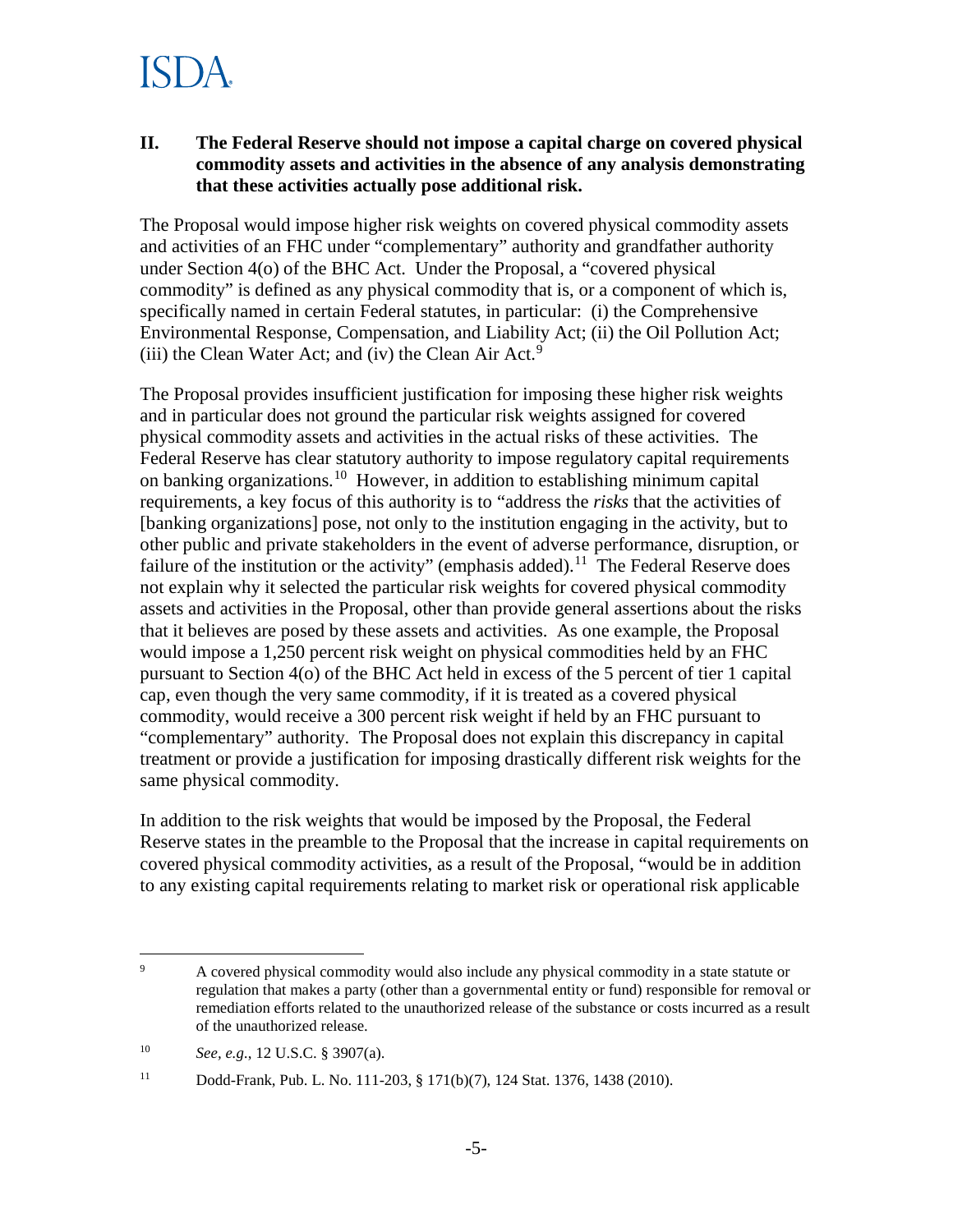## ISI )A

to assets associated with physical commodity activities of an FHC."12 Under the Federal Reserve's current risk-based capital regulations, all exposures to physical commodities are "covered positions" under the market risk rules and therefore are subject to risk-based capital requirements under the market risk rules, whether or not the exposures arise from "trading positions."<sup>13</sup> However, the Proposal does not propose an amendment to the definition of "covered position" in the market risk rules that would exclude covered physical commodity assets that would be subject to capital requirements in the Proposal and states that the capital requirements in the Proposal are in addition to market risk capital requirements. If the intended (though unstated) result of the Proposal is for capital requirements on these covered physical commodity assets to be subject to capital requirements under the market risk rules in addition to the more stringent risk-based capital requirements, this would effectively require greater than dollar-for-dollar capital for certain physical commodity positions. We are not aware of any precedent for imposing this level of capital requirements on any position and do not believe there would be any basis for imposing greater than dollar-for-dollar capital requirements. If implemented as proposed, the stringency of these capital requirements may make certain physical commodity activities economically impractical for FHCs and could drive FHCs out of some of these businesses altogether, which we believe is a decision that should be made by Congress.

### **III. The Federal Reserve should not revise the cap that currently applies to the total value of physical commodities that an FHC is permitted to hold under "complementary" authority under Section 4(k)(1)(B) of the BHC Act.**

The Proposal would reduce the cap of 5 percent of tier 1 capital that current applies to the total value of physical commodities that an FHC is permitted to hold pursuant to "complementary" authority by generally requiring an FHC to include all physical commodity holdings of the FHC and its subsidiaries – including its depository institution subsidiaries – held pursuant to any other authority, subject to limited exceptions.

We are concerned that this cap may place further restrictions on activities of FHCs in physical and financial commodity markets and do not believe that it would be appropriate for the Federal Reserve to implement this limitation absent a compelling justification. The Federal Reserve does not provide any rationale in the Proposal for imposing tighter limits on activities conducted pursuant to complementary authority, other than a general and unsubstantiated concern for the various risks that it believes may arise from these activities. We respectfully request that the Federal Reserve undertake an analysis of the market effects of imposing this restriction on the relevant physical and financial commodity markets prior to implementation of any final rule.

 $12\,$ 81 Fed. Reg. at 67,226.

<sup>13</sup> *See* 12 C.F.R. § 217.202 (defining "covered position" for purposes of the market risk rules as, among other things, a commodity position, whether or not the position is a trading asset or trading liability. A "commodity position" is defined under the market risk rules as a position for which price risk arises from changes in the price of a commodity. *See id.*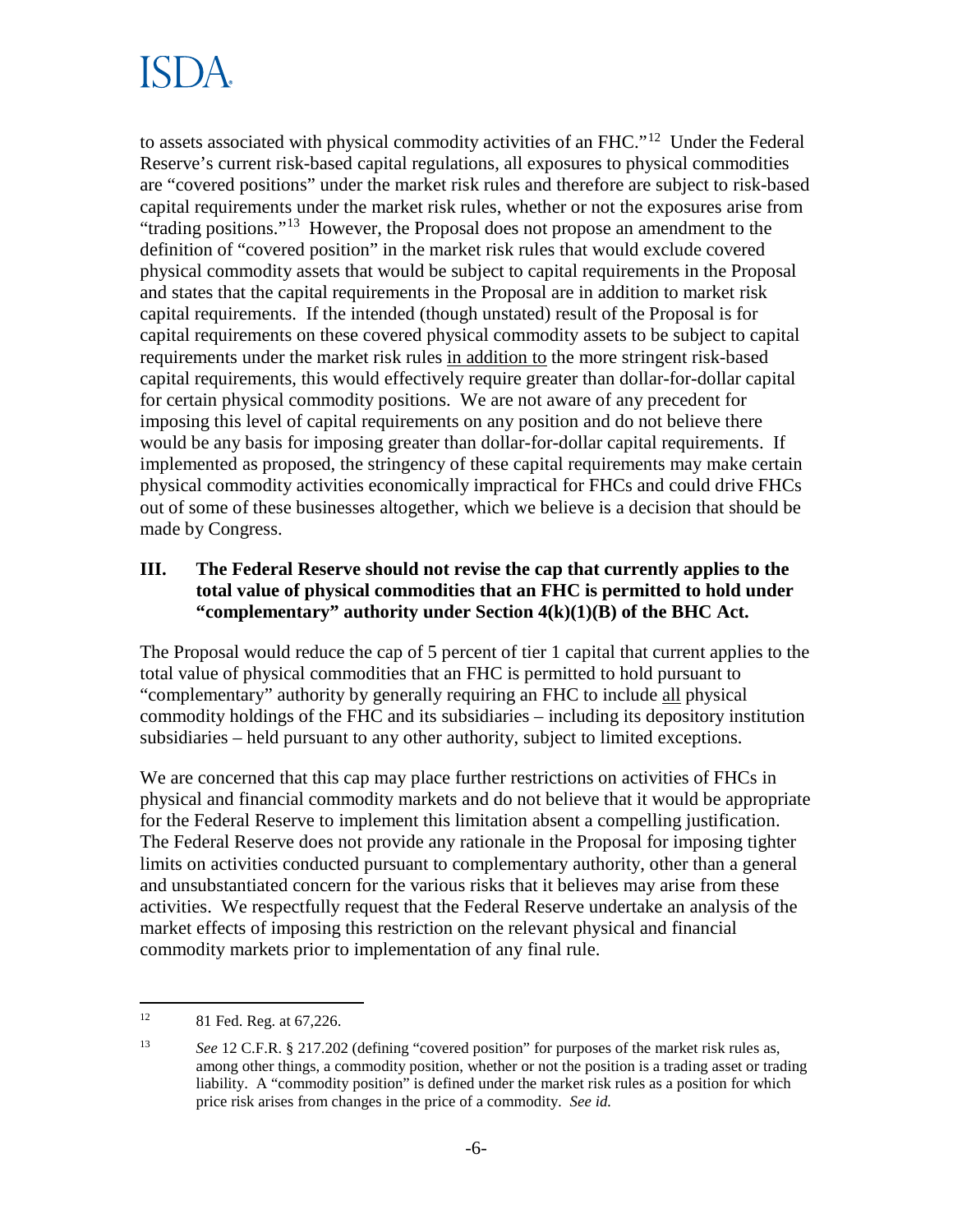### ISI YA

#### **IV. The Federal Reserve should not rescind the previous authorizations of FHCs to engage in energy management services and energy tolling activities without making the proper determinations.**

We believe that the Federal Reserve should not rescind the previous authorizations for certain FHCs to engage in energy management services and energy tolling activities pursuant to "complementary" authority and instead should harmonize this authority to permit all FHCs permitted to engage in physical commodity activities to engage in energy management services and energy tolling.<sup>14</sup> ISDA believes that these activities continue to be "complementary" to financial activities that are permissible for an FHC, which the Federal Reserve specifically found in its orders approving these activities. The findings in prior Federal Reserve orders that these activities enable FHCs to gain additional information about physical commodity markets and to engage in related financial activities with clients are still as valid today as when the orders were issued. Moreover, we understand that the majority of the agreements governing the provision of these services by an FHC expressly clarify that the FHC does not "control" the facility for which it serves as energy manager. We do not believe there is a valid justification for prohibiting FHCs from providing these services to power plants when an FHC may provide similar physical commodity trading services under complementary authority and the mere fact that certain FHCs have discontinued energy tolling and energy management services is an insufficient basis for rescinding its prior authorizations. Moreover, the Federal Reserve did not make a finding in the Proposal (or otherwise) that these activities pose undue risk to the safety and soundness of depository institutions or the financial system generally, which is the standard provided in the BHC Act for authorizing "complementary" activities.

#### **V. The Federal Reserve should not implement the restrictions on copper activities engaged in by bank holding companies ("BHCs") absent a compelling justification.**

The Proposal would remove copper from the list of metals that BHCs are permitted to buy, sell and store for their own accounts and for the accounts of others without limit and would also remove copper from the list of metals with respect to which a BHC may enter into derivative contracts that require taking delivery of the underlying metal as principal, in each case pursuant to Section 4(c)(8) of the BHC Act and the Federal Reserve's Regulation Y. Therefore, if the Proposal is implemented, these activities related to copper would require FHC status and "complementary" authority.

 $14$ As described in prior Federal Reserve orders, energy tolling refers to entering into tolling agreements with power plant owners pursuant to which the FHC would pay the plant owner a fixed periodic payment that compensates the owner for fixed costs and, in return, the FHC would receive the right to all or part of the plant's power output. Energy management services refer to providing transactional and advisory services to power plant owners, in particular through acting as financial intermediary for the owner and substituting the credit and liquidity of the FHC for those of the owner to facilitate the owner's purchase of fuel and sale of power. *See, e.g.*, *The Royal Bank of Scotland Group plc*, 94 Fed. Res. Bull. C60 (2008).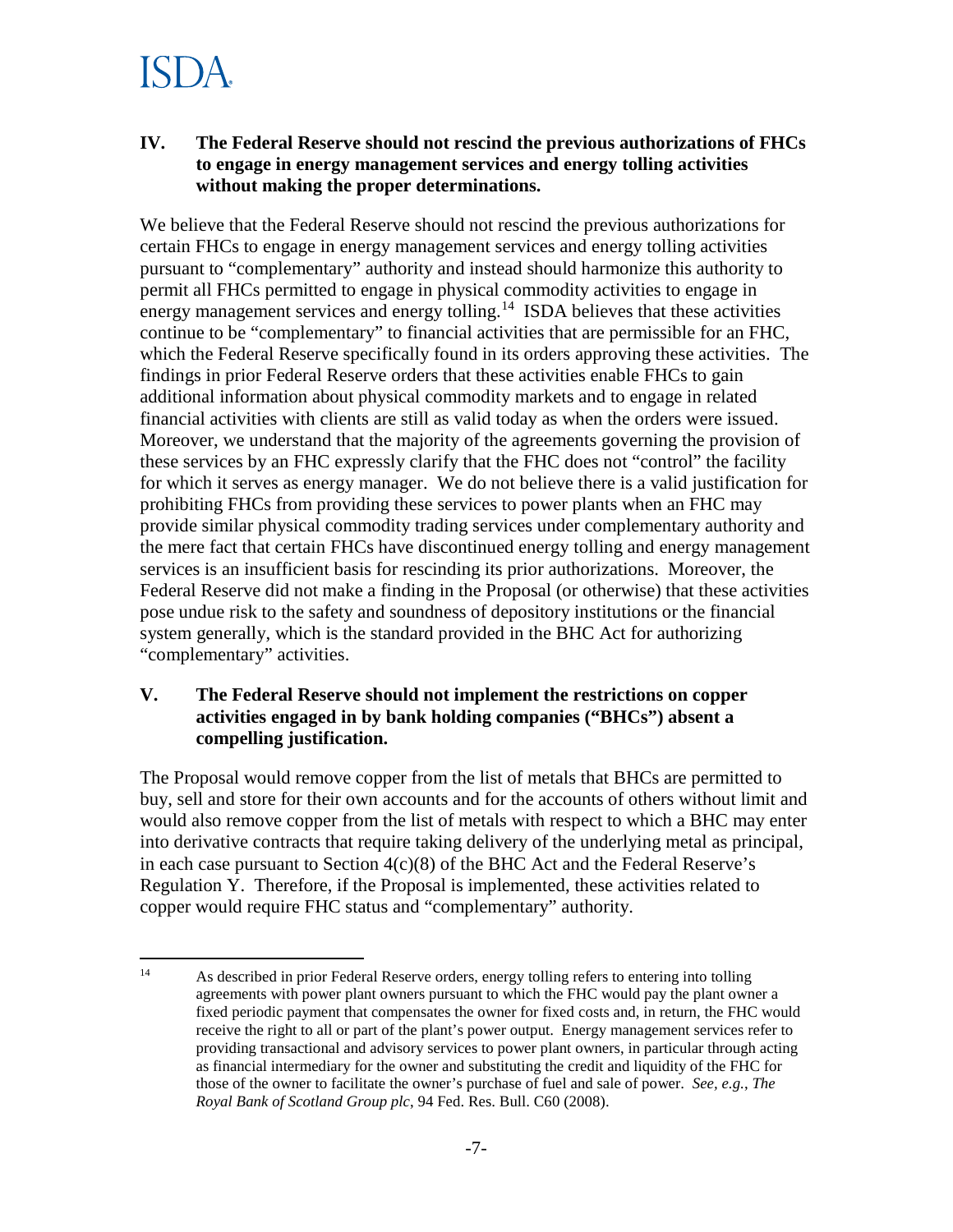## ISDA

BHCs are generally permitted to buy, sell and store precious metals (including gold, silver, platinum and palladium) and enter into derivative contracts that require taking delivery of metals as principal. The Federal Reserve cited as justification for removing copper from this list of metals that copper has been most commonly used as a base or industrial metal and not as a store of value.

However, the Proposal does not discuss the impact of these proposed revisions on the physical and copper financial markets and does not provide a compelling justification for these restrictions. Similar to the points raised in ISDA's comment letter on the OCC's proposal relating to copper, the Federal Reserve has not identified any risk factors with respect to transactions in copper that would warrant this change in market practice and has not identified any meaningful changes in the structure of nature of the copper markets.<sup>15</sup> The Proposal also does not address how the limitations that would be imposed on BHC involvement would affect the physical and financial copper markets, including any effects on end-users and consumers. We believe that it is important for the Federal Reserve to conduct an analysis of the effects on the copper markets of imposing this limitation, which should be analyzed in the context of the recent rulemaking from the OCC that repeals the authority of national banks and federal savings associations to participate in the copper markets.<sup>16</sup>

#### **VI. The reporting provisions of the Proposal should be limited in light of concerns regarding competitive harm, and any reports on physical commodity activities that are required should be afforded confidential treatment.**

The Proposal would require FHCs to produce detailed reports on physical commodity holdings and activities by modifying the Federal Reserve's FR Y-9C. These reports would include, among other things, a public report of the total fair value of certain categories of physical commodities held in inventory by the FHC and the total fair value of commodities owned by the FHC pursuant to "complementary" authority and grandfather authority.

ISDA believes that requiring FHCs to produce public reports with detailed information on physical commodity activities may raise certain competitive concerns. In particular, this type of granular information may be used by other market participants to engage in front running of physical commodity positions held by FHCs or other behavior that would be detrimental to the business strategies of FHCs in these markets.

In light of these concerns, we do not believe that it is appropriate to require that reports of physical commodity holdings and activities be publicly reported because this may disclose the confidential business strategy of the particular FHC. We appreciate that the Proposal provides the ability to request confidential treatment, but to the extent any

 $15<sup>15</sup>$ The comments submitted by ISDA on the OCC proposal can be accessed at the following link: https://www.regulations.gov/document?D=OCC-2016-0022-0005.

<sup>16</sup> *See* Industrial and Commercial Metals, 81 Fed. Reg. 96,353 (Dec. 30, 2016).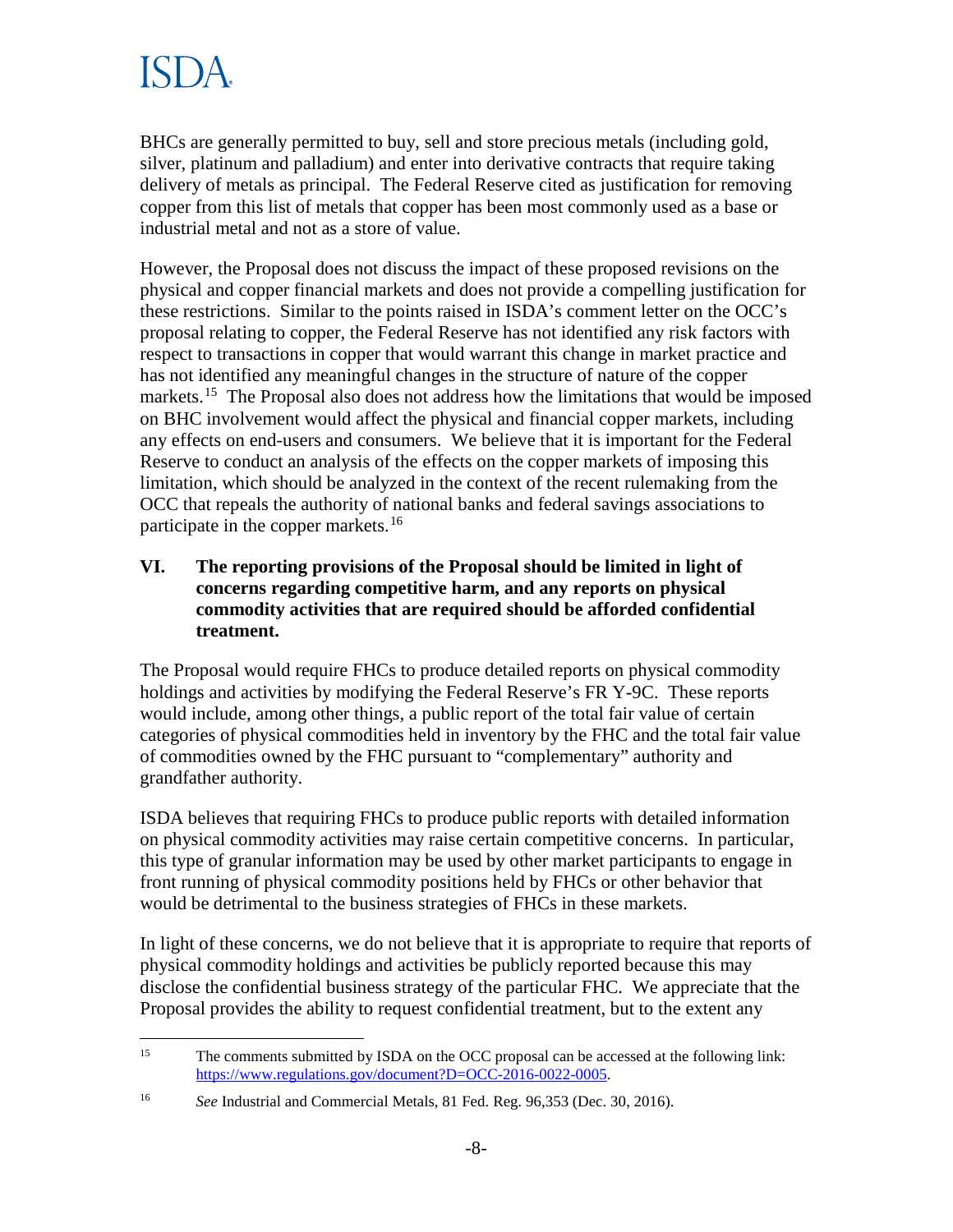**ISDA** 

submission is required, we would request that it be given confidential treatment as a matter of rule (and not subject to regulatory discretion).

\* \* \* \*

ISDA appreciates the opportunity to provide these comments. If we may provide further information, please do not hesitate to contact the undersigned or ISDA's Head of U.S. Public Policy, Chris Young (cyoung@isda.org).

Sincerely,

Sten Kenf

Steven Kennedy Global Head of Public Policy

cc: Board of Governors of the Federal Reserve System Vanessa Davis and Kevin Tran, Supervisory Financial Analysts; Will Giles, Counsel; Constance Horsley, Assistant Director; Elizabeth MacDonald, Manager; Laurie Schaffer, Associate General Counsel; Michael Waldron, Special Counsel; Mary Watkins, Attorney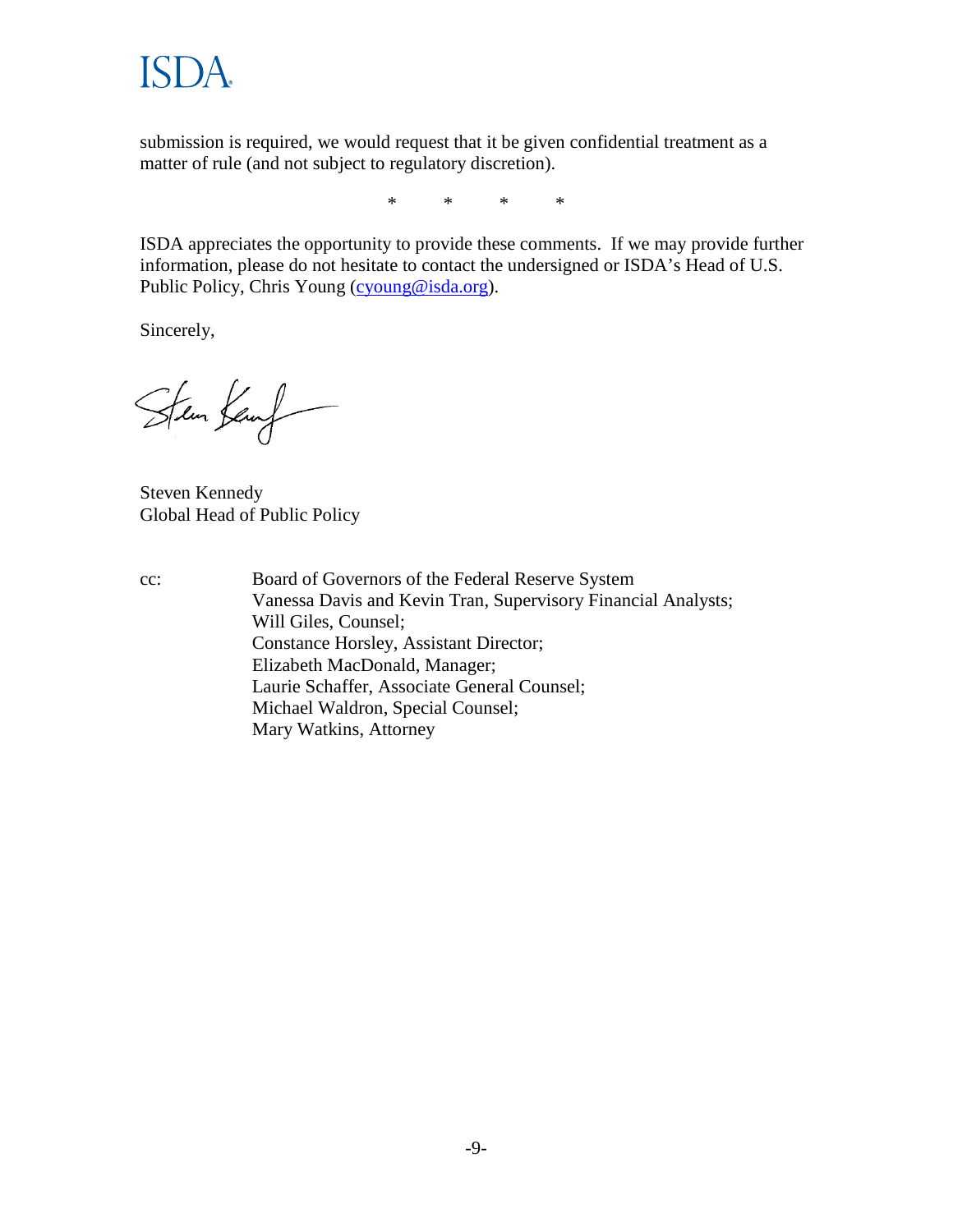

### **APPENDIX**

#### **Overview of Authority of Banking Organizations to engage in Physical Commodity Activities**

#### 1. General BHC authority

- BHCs and their subsidiaries, including BHCs that are not eligible for FHC status, are permitted to engage in certain physical commodity activities, in particular under the authority to engage in activities that are "so closely related to banking as to be a proper incident thereto" provided in Section 4(c)(8) of the BHC Act.
- Under Section 4(c)(8) of the BHC Act and the Federal Reserve's Regulation Y, BHCs are permitted to:
	- 1. buy, sell or hold precious metals (including gold, silver, platinum and palladium);
	- 2. participate as a principal in cash-settled derivative contracts based on commodities; and
	- 3. trade in commodity derivatives that allow for physical settlement under certain circumstances.<sup>17</sup>

#### 2. "Complementary" authority

- The Federal Reserve has authorized certain BHCs that are FHCs to, on a case-by-case basis, engage in three different types of physical commodity activities pursuant to "complementary" authority under Section  $4(k)(1)(B)$ of the BHC Act, enacted in the Gramm-Leach Bliley Act (the "**GLB**  Act"),<sup>18</sup> subject to certain prudential limitations:
	- 1. Physical commodity trading, specifically the purchase and sale of commodities in the spot market and taking and making delivery of physical commodities to settle commodity derivatives;
	- 2. Energy tolling, pursuant to which the FHC provides fixed, periodic payments to power plant owners to compensate the owners for its fixed costs in exchange for the right to all or part of the plant's power output; and

<sup>17</sup> <sup>17</sup> 12 C.F.R. § 225.28(b)(8).

<sup>18</sup> Pub. L. 106-102 (1999).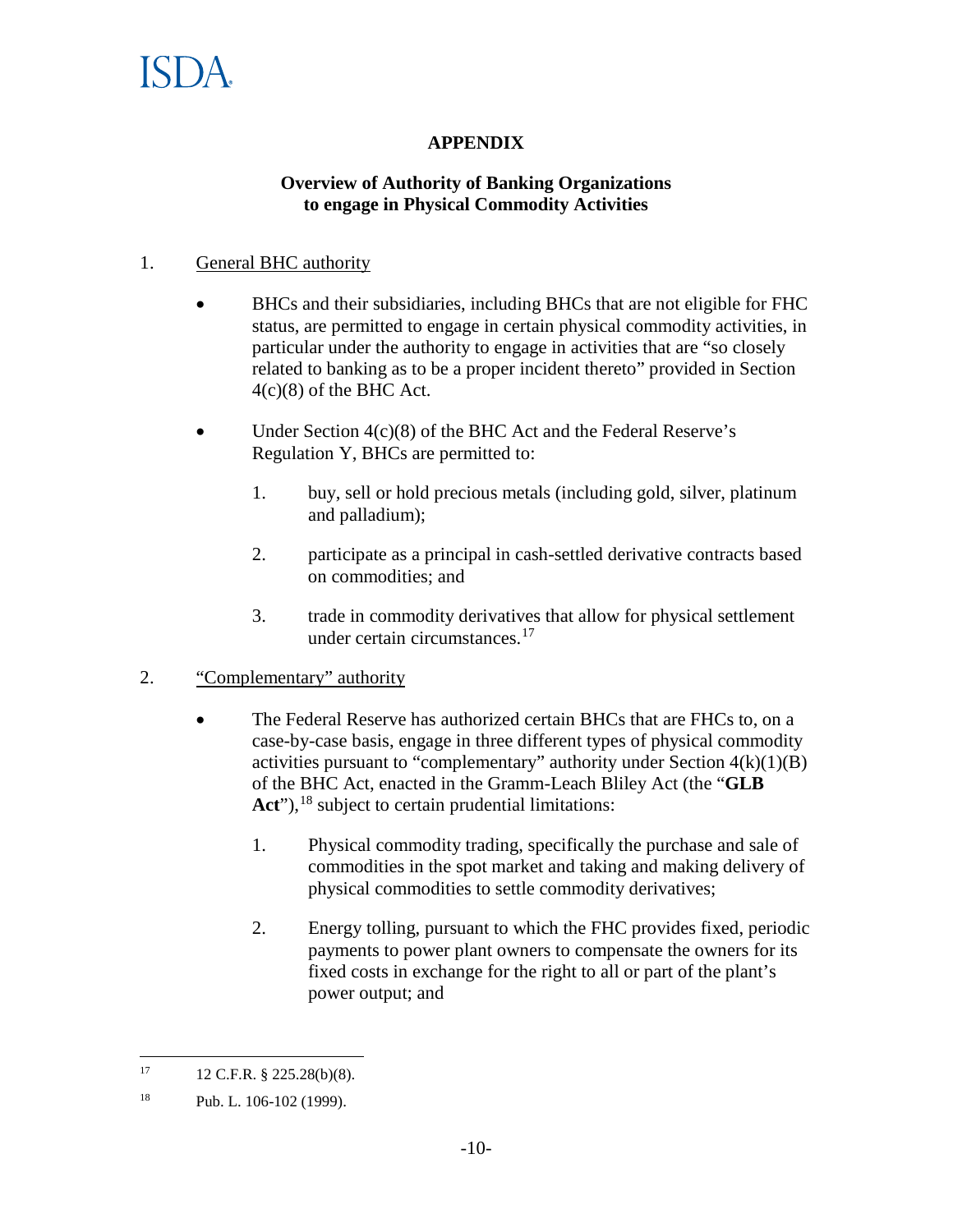

- 3. Energy management services, in which the FHC provides transaction and advisory services to power plant owners.
- Prudential limitations with respect to activities conducted under complementary authority include:
	- 1. A limitation on the aggregate market value of commodities held under physical commodity trading and energy tolling to no more than 5 percent of the tier 1 capital of the FHC;
	- 2. A cap on energy management services of no more than 5 percent of an FHC's consolidated operating revenues;
	- 3. Limiting physical commodity trading authority to only physical commodities approved by the CFTC for trading on a U.S. futures exchange unless specifically excluded by the Board or commodities the Board otherwise approves; $^{19}$  and
	- 4. A prohibition on an FHC owning, operating or investing in facilities that extract, transport, store or alter commodities and a requirement to hire third-party contractors to store, transport and otherwise handle the physical commodities that are reputable.

#### 3. "Grandfather" authority

- The GLB Act permitted a company that was not a BHC prior to and becomes an FHC after November 12, 1999 to continue to engage in activities relating to the trading, sale or investment in commodities and commodity-related facilities that were not permissible for BHCs as of September 30, 1997, if the company was engaged in the U.S. in any such activities as of September 30, 1997, pursuant to Section 4(o) of the BHC Act. $20$
- Section 4(o) of the BHC Act permits "grandfathered" firms to engage in a broader range of activities than firms that are limited to "complementary" authority and are generally not subject to the prudential limitations that are applicable in respect of "complementary" authority. The two limitations imposed by Section 4(o) are:

<sup>19</sup> <sup>19</sup> The Federal Reserve has also permitted FHCs to take and make physical delivery of a non-CFTCapproved commodity if the FHC demonstrated that (i) there is a market in financially-settled contracts on that commodity; (ii) the commodity is fungible; (iii) the commodity is liquid; and (iv) the FHC has in place trading limits that address concentration risk and overall exposure. *See, e.g.*, The Royal Bank of Scotland Group plc, 94 Fed. Res. Bull. C60 (2008) (the "*RBS Order*").

<sup>&</sup>lt;sup>20</sup> Two firms are permitted to rely on Section 4(o) authority: Goldman Sachs and Morgan Stanley.